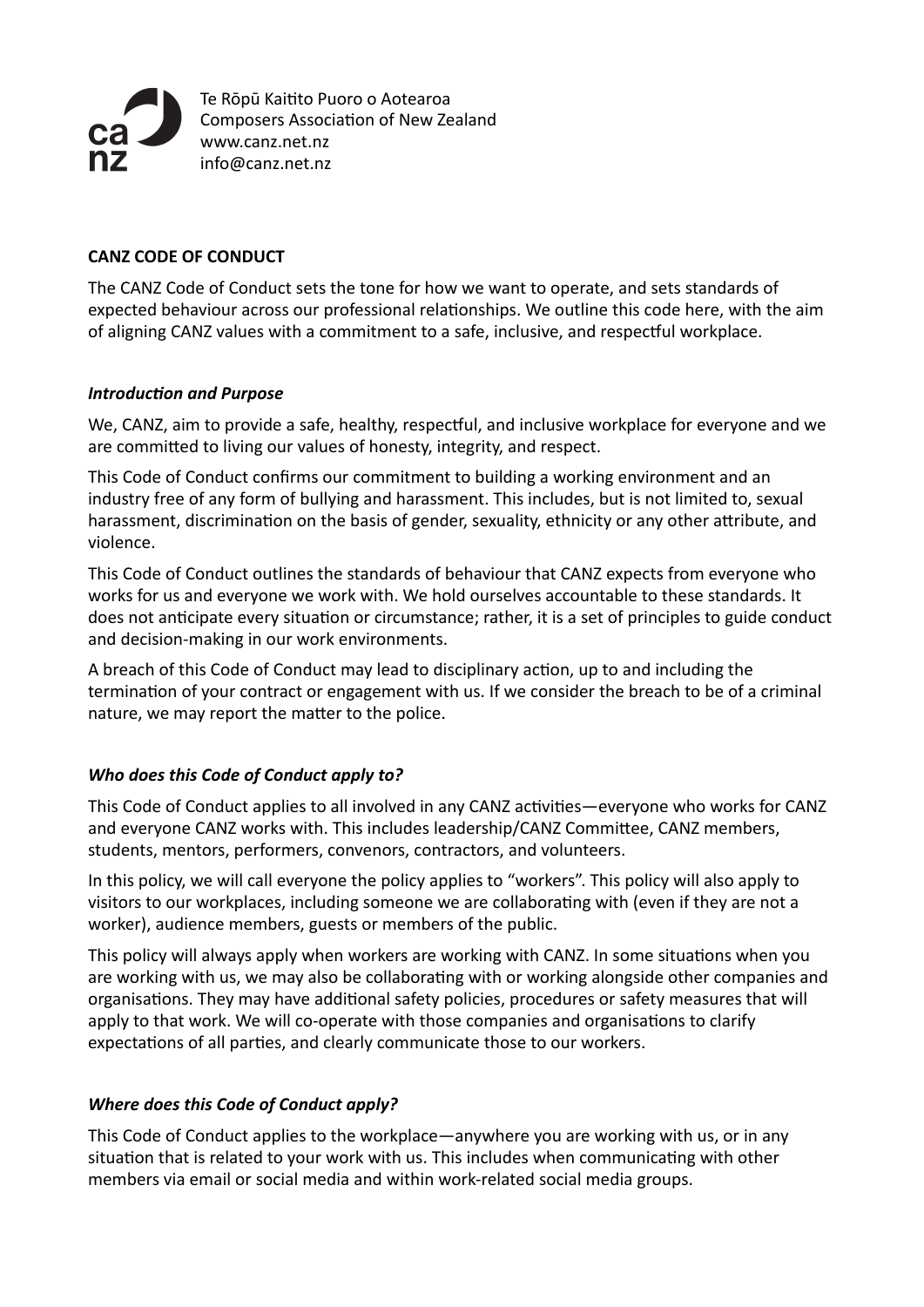## *What happens if these expectations are not met?*

If your behaviour falls short of what is set out in this Code of Conduct, we will seek to address this with you in a manner that is reasonable in the circumstances. If a majority of the CANZ committee agree that the severity of the behaviour warrants such action, CANZ membership may be revoked (according to Schedule 2 of the CANZ Constitution), or in the case of an independent contractor, the contract may be terminated. If criminal behaviour occurs, this may include reporting to the police.

#### What do we expect?

CANZ seeks to address the systemic and harmful power imbalances within the music industry which often relate to gender, sexuality, ethnicity, minority status, age and dis/ability. That requires us to proactively create an inclusive and welcoming work environment.

We expect everyone working for and with us, regardless of their power or influence in the workplace, to:

- foster whanaungatanga (relationship, kinship, sense of family connection) and act with manaakitanga (hospitality, kindness, generosity, support, compassion)
- be courteous, professional, and respectful at all times and towards all people—regardless of gender, sexuality, ethnicity, minority status, age, religion, dis/ability, or role
- acknowledge and maintain CANZ's role as tangata tiriti (people with a commitment to Te Tiriti O Waitangi) and engage with mana whenua (iwi and hapū with customary authority)
- ensure the safety of yourself and others at work, commit to addressing the physical and emotional needs of everyone, and report hazards including potential hazards
- refrain from any and all behaviour that might lead to, or be interpreted as, sexual harassment or assault—e.g. do not initiate any form of unwanted affection or touching. make suggestive comments, make objectifying jokes or banter, or act in ways that are potentially lewd, sexual and/or harmful
- maintain an awareness of power imbalances in the workplace that may relate to gender, sexuality, ethnicity, minority status, age, dis/ability, seniority or influence in the workplace; and take extra care not to abuse or take any advantage of that imbalance if you are in a position of power
- not engage in, encourage or condone any form of bullying, sexual or racial harassment, discrimination, or aggressive language
- manage stress responses in a way that does not negatively impact others
- ensure that your private activities do not impact your ability to do your work professionally, negatively impact the wellbeing of others in the workplace, or bring CANZ into disrepute
- respect the privacy of individuals and use confidential information only for the purposes for which it was intended
- maintain the confidentiality of any information obtained
- not provide any false or misleading statement, declaration or claim
- not falsify or change any documents or records
- not use or allow the use of CANZ property, resources, information, intellectual property or funds other than for authorised purposes
- not engage in any activity that may damage property